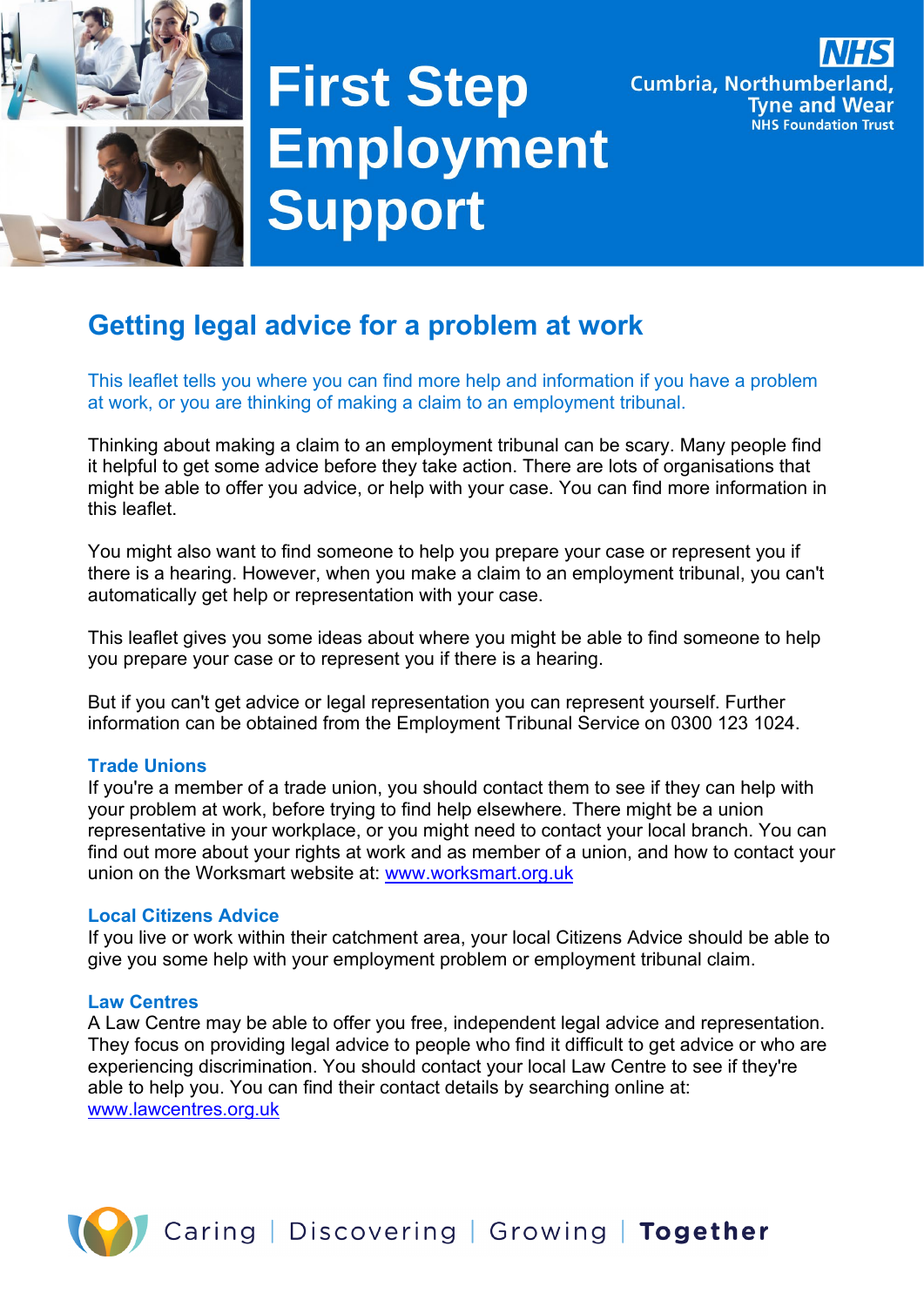#### **Help from a solicitor**

You may have to pay for help from a solicitor, or it may be possible to get free help. There are various different ways a solicitor can be paid for, so it's worth looking into whether any of these could apply to you.

#### **Insurance policies**

Some insurance policies include legal cover. This means you might be able to get a solicitor, and sometimes specialist representation, paid for by your insurance company. Check your household insurance, car insurance and any other policies you have.

#### **Legal aid**

You cannot get legal aid for employment cases unless it is a discrimination problem. To find out more about legal aid, see Help with legal costs.

#### **No win, no fee agreements**

If you can't afford to pay for a solicitor and you can't get legal aid you may be able to find a solicitor who will take your case on a no win no fee basis. If you win or settle your case, you will normally pay up to a third of your compensation to your solicitor. If you're for a solicitor in this way, make sure you check your agreement with them carefully at the beginning, so that you're clear about what you're paying.

# **Useful contacts**

- The Advisory, Conciliation and Arbitration Service (ACAS) Tel: 0300 123 1150
- Cumbria Law Centre Tel: 01228 515129
- Employment Tribunal Service 0300 123 1024
- Equality Advisory and Support Service Tel: 0808 800 0082

### **Confidentiality**

We promise to use your information fairly and legally, and in line with local and national policies. You have a right to understand how your information is used and you can request a copy of the information we hold about you at any time. First Step Practitioners and First Step Employment Advisors work alongside each other to provide integrated employment support and will have shared access to your information. Please speak to your First Step Practitioner if you have any questions about your information and your clinical record.

## **What if I have a comment, suggestion, compliment or complaint about the service?**

If you want to make a comment, suggestion, compliment or complaint you can:

- talk to the people directly involved in your care
- ask a member of staff for a feedback form, or complete a form on the Trust website www.cntw.nhs.uk (click on the 'Contact Us' tab)
- telephone the Complaints Department Tel: 0191 245 6672
- email complaints@cntw.nhs.uk Please note that information sent to the Trust via email is sent at your own risk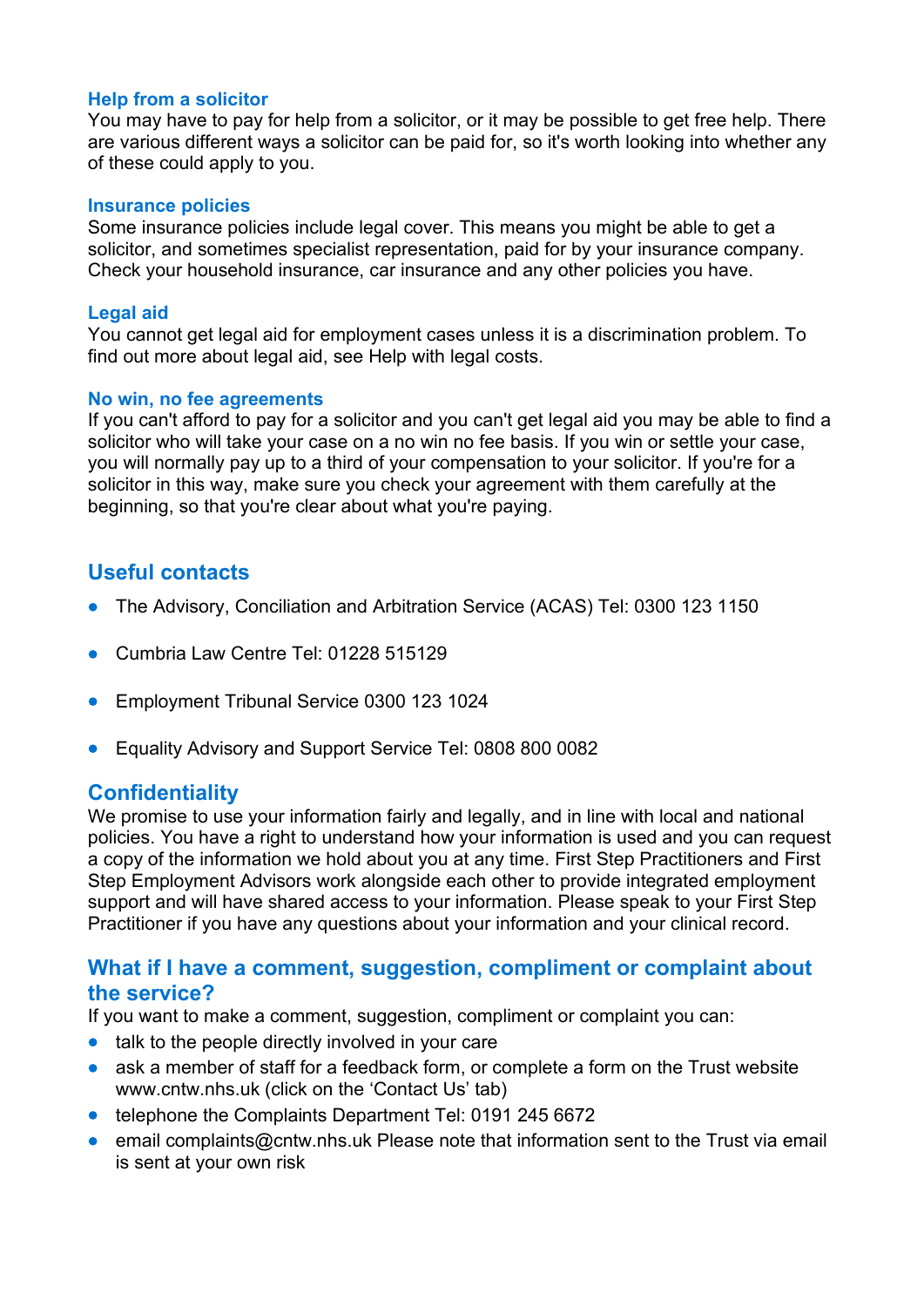We are always looking at ways to improve services. Your feedback allows us to monitor the quality of our services and act upon issues that you bring to our attention.

You can provide feedback in the following ways:

- the quickest way for you to do this is to complete our short online survey at [www.cntw.nhs.uk/poy](http://www.cntw.nhs.uk/poy)
- complete a Points of You survey, available on wards, reception areas or from staff.